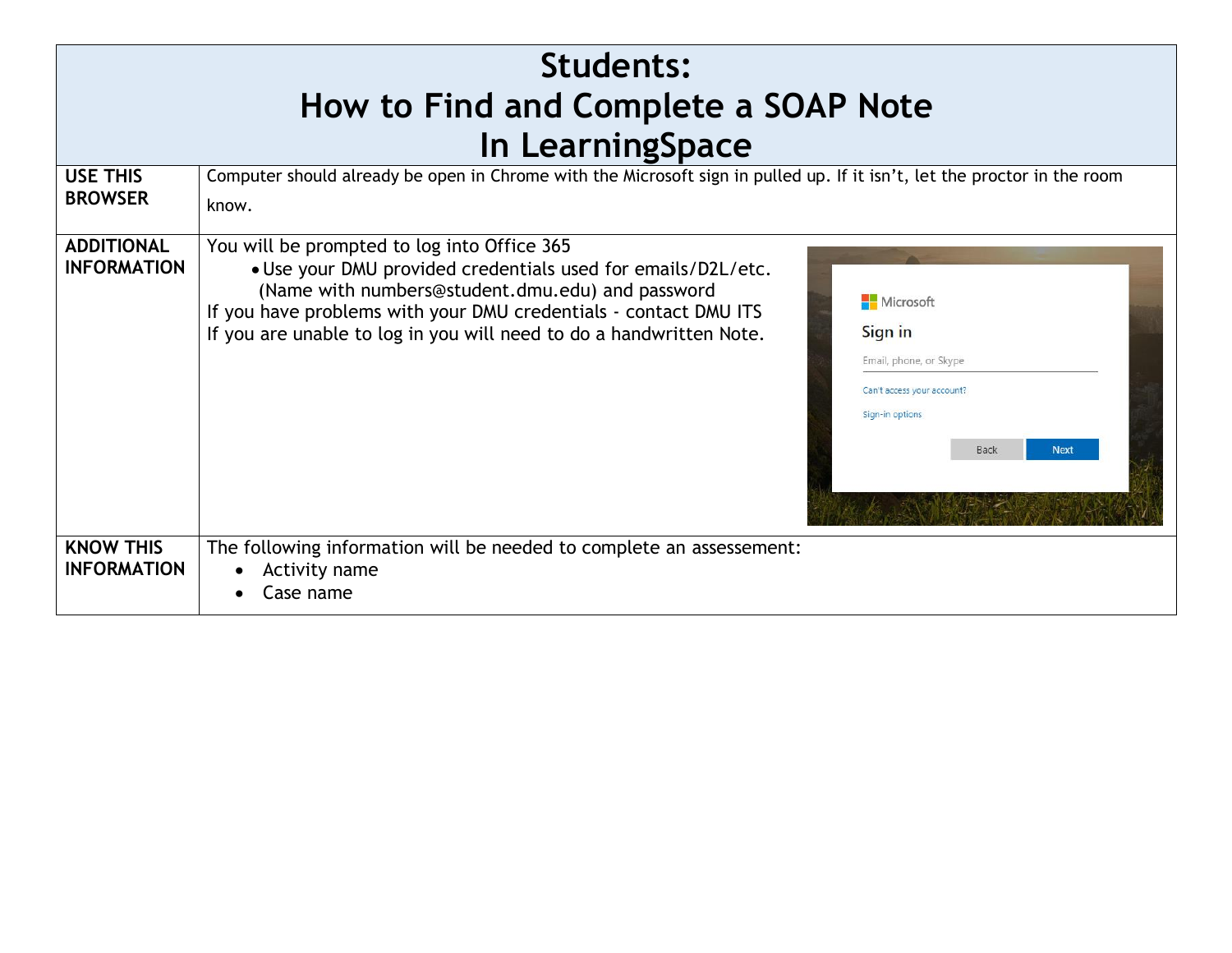| <b>Find Activity on Dashboard</b>                                                                                                                                                                                       |  |  |  |  |
|-------------------------------------------------------------------------------------------------------------------------------------------------------------------------------------------------------------------------|--|--|--|--|
| ⊛<br><b>VIDEO REVIEW</b>                                                                                                                                                                                                |  |  |  |  |
| 12 YOUR ACTIVITIES<br>Search activities                                                                                                                                                                                 |  |  |  |  |
| <b>Current Activities (1)</b><br>Upcoming Activities (0)<br>Test CPMS2021 CSE SPAL OPEN TILL                                                                                                                            |  |  |  |  |
| 1. Find the Activity you need to complete the SOAP Note for on your dashboard. In these instructions, we're using Test<br>CPMS2021 SPAL.                                                                                |  |  |  |  |
| 2. Click the blue Data Entry button after the name of the Activity. The Case Selection screen opens.                                                                                                                    |  |  |  |  |
| <b>Select Case</b>                                                                                                                                                                                                      |  |  |  |  |
| 2018 Winter OSCE<br>Please select the case you want to fill in.<br>Case: OSCE SOAP NOTE ()                                                                                                                              |  |  |  |  |
| Select the Case for the SOAP Note from the dropdown menu. Then click on the blue Continue button.                                                                                                                       |  |  |  |  |
| NOTE: Sometimes, there might be more than one Case available. Be sure to select the correct one. Your instructor, Simulation<br>Center Proctor, or the Learning Space Administrator will tell you which Case to select. |  |  |  |  |
| <b>SOAP Note Details</b>                                                                                                                                                                                                |  |  |  |  |
| <b>O</b> Time left: 19:37                                                                                                                                                                                               |  |  |  |  |
| 1. There will be a timer counting down in the upper right hand corner of your screen. (If a timer is not showing the Simulation<br>Center Proctor will verbally give information concerning time)                       |  |  |  |  |
| 5. Global<br>Place a period in this box<br>2. When you see a black circle with an "i" click on it to read instructions that pertain to that item.                                                                       |  |  |  |  |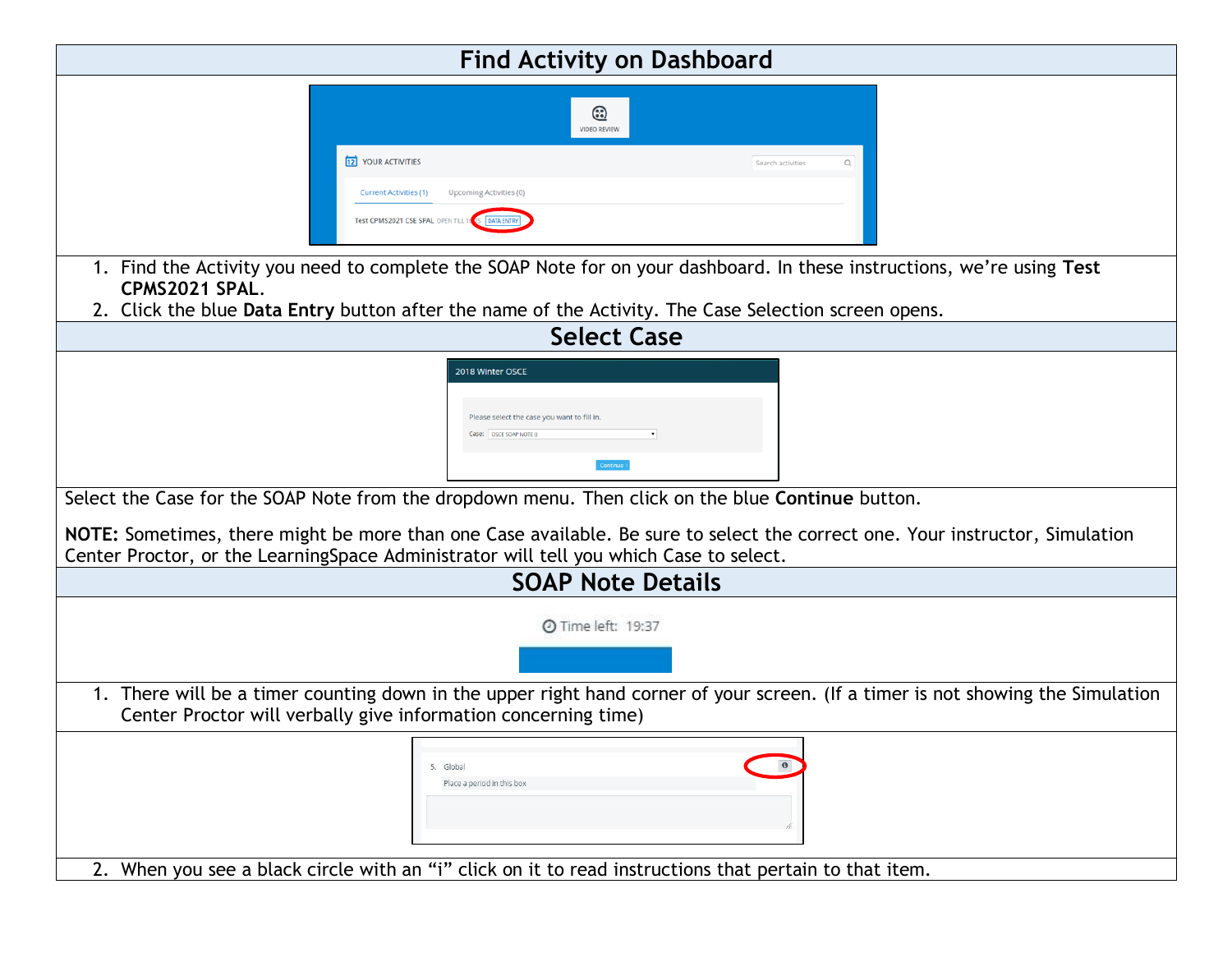| <b>Complete SOAP Note</b>                           |                                                                                                                               |  |  |  |
|-----------------------------------------------------|-------------------------------------------------------------------------------------------------------------------------------|--|--|--|
|                                                     | Follow the instructions to complete the SOAP Note. Type your                                                                  |  |  |  |
| Testing Event name (Ex - MHA2020 SPAL)<br>侸         | answers in the text fields provided.                                                                                          |  |  |  |
| Patient name (chief complaint)<br>Learner name<br>倉 | NOTE: The SOAP Note pictured here is for instructional purposes                                                               |  |  |  |
|                                                     | only. Your SOAP Note might look different.                                                                                    |  |  |  |
| SOAP Note<br>$\equiv$                               |                                                                                                                               |  |  |  |
| 1. Subjective                                       | When you are done, click the blue Submit button at the bottom<br>of the page.                                                 |  |  |  |
|                                                     | • LearningSpace will automatically log you out.                                                                               |  |  |  |
|                                                     | NOTE: Depending on the type of exercise, you may be returned                                                                  |  |  |  |
| 2. Objective                                        | to your dashboard instead of being logged out. You will find                                                                  |  |  |  |
|                                                     | instructions for logging out manually on the following page, and<br>instructions on what to do once you are logged out of CAE |  |  |  |
|                                                     | automatically or manually.                                                                                                    |  |  |  |
|                                                     |                                                                                                                               |  |  |  |
| 3. Assessment                                       |                                                                                                                               |  |  |  |
|                                                     |                                                                                                                               |  |  |  |
|                                                     |                                                                                                                               |  |  |  |
|                                                     |                                                                                                                               |  |  |  |
| 4. Plan                                             |                                                                                                                               |  |  |  |
|                                                     |                                                                                                                               |  |  |  |
|                                                     |                                                                                                                               |  |  |  |
|                                                     |                                                                                                                               |  |  |  |
| $\theta$<br>5. Global                               |                                                                                                                               |  |  |  |
|                                                     |                                                                                                                               |  |  |  |
|                                                     |                                                                                                                               |  |  |  |
|                                                     |                                                                                                                               |  |  |  |
| <b>v</b> Submit<br>⊘ Cancel                         |                                                                                                                               |  |  |  |
|                                                     |                                                                                                                               |  |  |  |
|                                                     |                                                                                                                               |  |  |  |